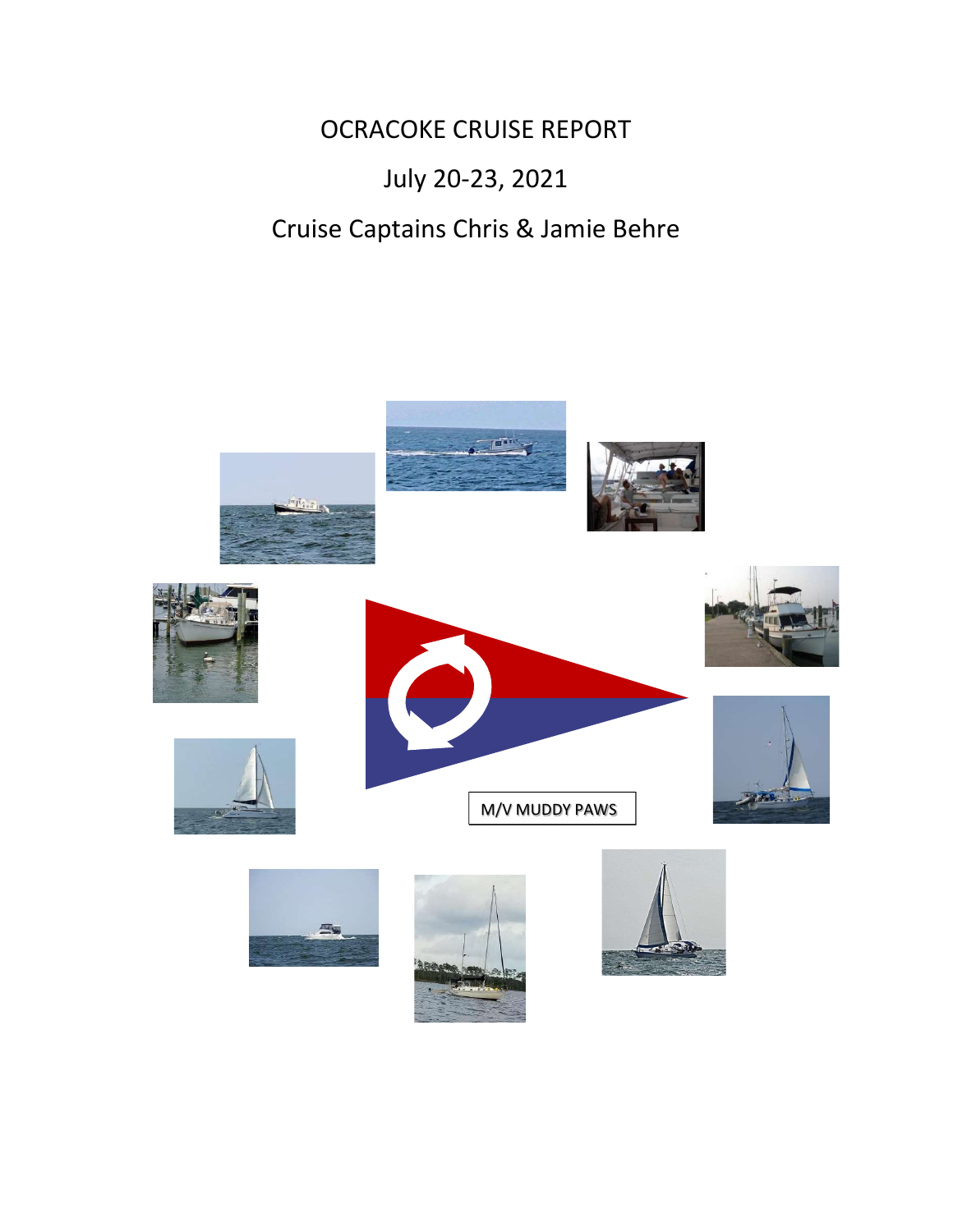Eleven boats made it out to Ocracoke to party with SCOO this year, including some first time SCOO cruisers! The Chaplik's m/v THE BLUE COMET, the Soha's m/v COMPASS ROSE, The Dunn's m/v FANCY, the Montgomery's s/v DRAGONFLY, the McCraw's /s/v SOJOURN, the Ruppert's s/v KNOT TOO FAST, the Taylor's m/v PELICAN, the Wiegand's s/v SEARENITY, the Smith's m/v MUDDY PAWS (sorry, no



picture), the Fears s/v MISS ADVENTURE, and the Behre's s/v JORUM. Five motor vessels, six sailing vessels! Quite a mix! We had a grand time!

Day one included a social gathering at the

National Park Service picnic area.

On day two we had five dinghies sortie from Silver Lake to the clamming field where we collected over 120 clams for the pot luck later that day. That evening we started the pot luck with the clams, quickly followed by amazing dishes brought by the



cruisers to share. The ranger and his volunteer were blown





away!